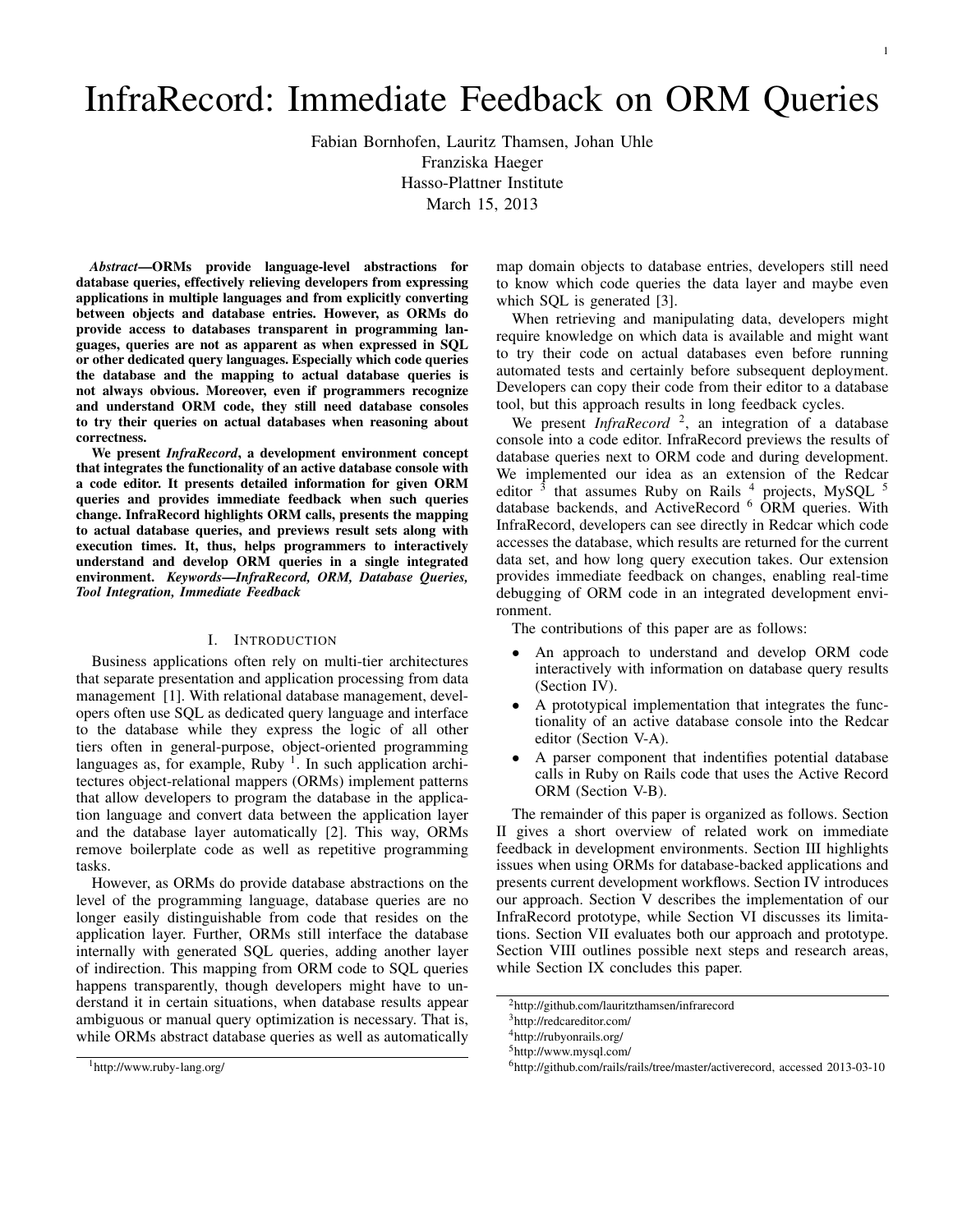## II. RELATED WORK

The idea of bridging the gap between a program's textual representation and it's state at runtime goes back to Lisp. Lisp lets programmers evaluate snippets of their code in an interactive shell called REPL (read-eval-print-loop). Meanwhile, various other programming languages such as Ruby or Python come with REPL shells <sup>7</sup>.

Smalltalk-80 takes the concept further in that developers can evaluate text in any editor window (workspaces, source code browsers, debuggers etc.). This means that there is no need for compiling a text buffer or copying text into the REPL. The IDE would write the result directly back into the editor window. In particular it is possible to evaluate code in the context of an actual object, for example in a debugger session [4].

Bret Victor delivered a talk on "Inventing on Principle" [5] and later explained the ideas in detail in an blog post [6]. He wants programming environments to make code, control flow, and data more tangible. Not only should this enable novice programmers to pick up concepts more quickly, but also make experienced programmers more productive by reducing the need to mentally simulate programs. The examples in his talk are mainly graphical applications which can be visualized in a fairly straightforward way. One of them is code that draws a tree while the actual image of the tree is displayed next to the code. On each change in the code, the environment also highlights changes in the visualization.

Inspired by Bret Victor's ideas, Chris Granger proposed Light Table [7]. Light Table is an IDE for the Clojure programming language. Light Table is heavily inspired by Bret Victor's writings.

Microsoft Excel is a popular spreadsheet processor. Excel lets users model their calculations in a spreadsheet that automatically recalculates values once a cell has changed. This makes it possible to quickly evaluate a variety of values for different variables and immediately see the results.

Our vision is to work towards a similar experience for developers that write ORM-based source code.

# III. MOTIVATION

ORMs alleviate the conceptual and technical impedence mismatches that result from programming applications in an object-oriented language while using a relational database management system [8], [9]. However, understanding ORM code requires knowledge about the abstracted database queries. Further, developing ORM code might involve evaluating queries on actual data before publishing changes.

#### *A. Understanding ORM Code*

Distinguishing which code accesses the database and which code remains on the application layer is difficult with ORMs. This distinction is especially difficult with ORMs in dynamic programming languages such as Active Record in Ruby. As the following examples highlight, the distinction between Active Record code and ordinary application-layer Ruby calls is not possible without knowing the complete code base or investigating the behavior of particular code sections at runtime. For example, whether the following call triggers the database layer or remains on the application layer instead is not immediately obvious:

# Customer. find  $(params[:id])$

Even if developers know the interface of Active Record and the *Customer* class inherits from *ActiveRecord::Base*, the *find* method could also be overridden in the *Customer* class. In Ruby, this is even possible in just particular execution scopes depending on the call site [10]. That means reasoning about Ruby code that contains Active Record calls is difficult at design-time. Additionally, when developers are not familiar with the interface of a particular ORM, they might not immediately recognize which parts of their code query the database and which parts run only in the program runtime. Such confusions as, for example, emphasized by the following code snippet might impact performance characteristics:

# Customer. all. count

This code fetches the complete *Customer* table and counts the resulting customer objects in the program runtime. The following alternative instead counts the number of entries in the database, without fetching any database rows and without creating customer objects in the program runtime:

# Customer.count

Even though these two example snippets return the same result, the execution time of both snippets might differ significantly.

Both efforts, identifying which code snippets query the database at all and understanding how the code actually queries the database, could be reduced by showing the ORM queries and the mapping to generated SQL in an editor.

#### *B. Developing ORM Code*

When developers design database queries, they have multiple options to reason about correctness and performance:

- evaluate their queries in active database consoles
- write and run automated tests for their specific queries
- build, deploy, and run the complete application to manually test through the application's user interface

Such manual or automated tests are best practices in software development [11], [12]. However, all three methods require developers to take additional steps to see the effects of their ORM code on the database and, thus, delay feedback. Copying their ORM code between database consoles and code editors as well as writing and triggering test cases during development impose not only manual and repetitive workflows on developers, but also involve context switches on the levels of different views or entire tools. Additionally, these approaches violate recommended practices of user interface design and information visualization, which advocate to show the actual data [13] interactively during development [6].

Applying these recommendations, a tool-based solution should present the actual query results along with additional information and with immediate updates on changes.

<sup>7</sup>http://www.paulgraham.com/diff.html, accessed 2013-03-13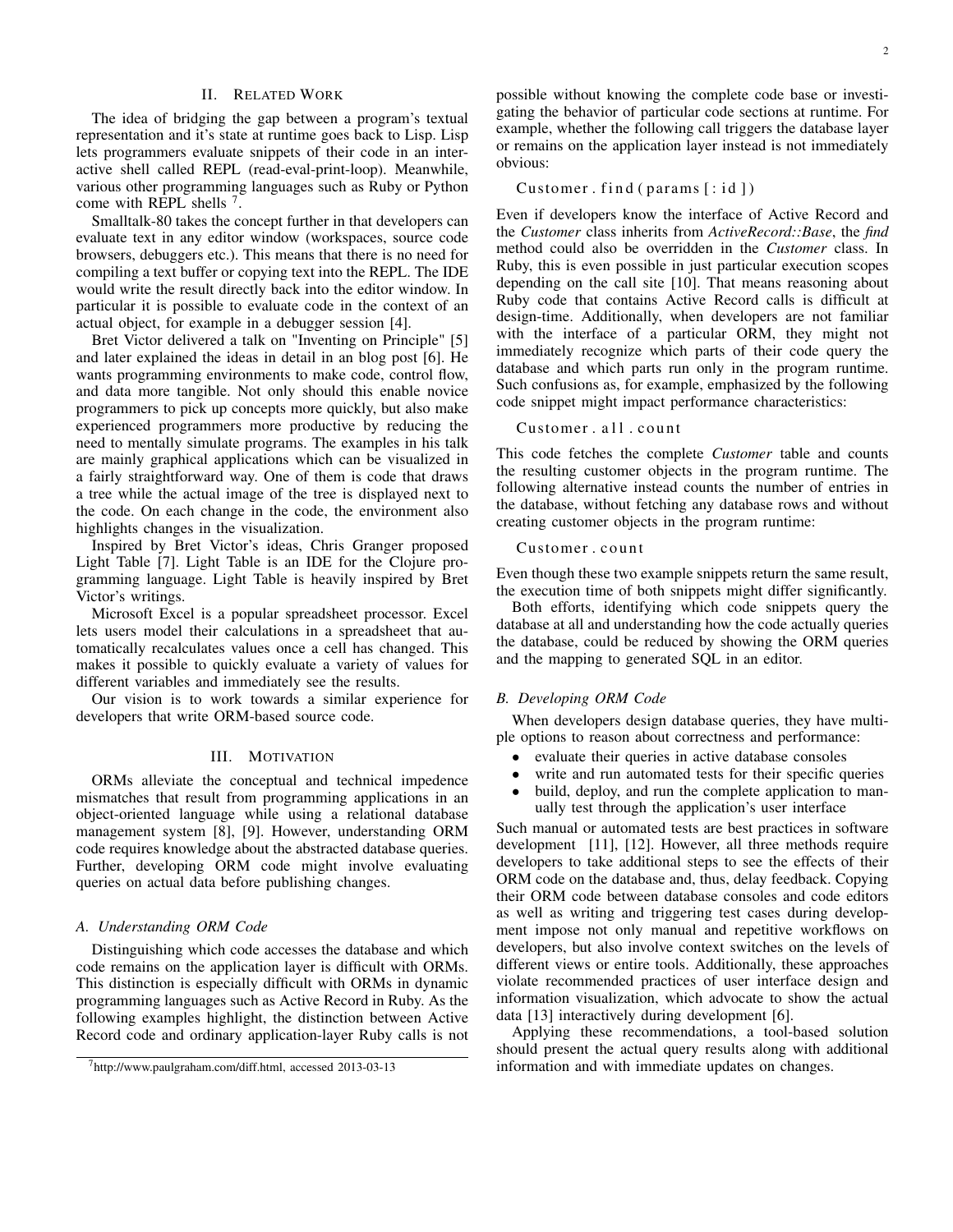

Figure 1. The InfraRecord prototype in the Redcar editor with Ruby on Rails code on the left and the InfraRecord Feedback Panel on the right

| 000                                                                                                                                                                                                                                                                                                                                                                                                                                                                                                     | Redcar                                                                                                                                                                                                                                                       |  |
|---------------------------------------------------------------------------------------------------------------------------------------------------------------------------------------------------------------------------------------------------------------------------------------------------------------------------------------------------------------------------------------------------------------------------------------------------------------------------------------------------------|--------------------------------------------------------------------------------------------------------------------------------------------------------------------------------------------------------------------------------------------------------------|--|
| sales_order_line_items_controller.rb 23<br>Ιñ                                                                                                                                                                                                                                                                                                                                                                                                                                                           | <b>E</b> InfraRecord ⊠                                                                                                                                                                                                                                       |  |
| 104<br>respond_to do IformatI-<br>105<br>106<br>format.html<br>107<br>format.js-<br>108<br>end $\neg$<br>109<br>$end -$<br>$110 -$                                                                                                                                                                                                                                                                                                                                                                      | Line 10: SalesOrderLineItem<br>Line 22: SalesOrderLineItem                                                                                                                                                                                                   |  |
| # GET /sales_order_line_items/1/post_goods_issue-<br>111<br>def post_goods_issue-<br>112<br>$\#IR$ params = { : id => 2 }-<br>113<br>sales_order_line_item = Sales0rderLineItem.find(-<br>114<br>115<br>params[:id]<br>116<br>—י<br>117<br>if sales_order_line_item.mailable?<br>118<br>sales_order_line_item.post_goods_issue-<br>119<br>flash[:success] = "Goods Issue posted for ID #{params[:id]<br>120<br>121<br>else.<br>flash[:error] = "Line Item ##{params[:id]} is not mailable<br>122<br>123 | Line 114: SalesOrderLineItem<br>٠<br><b>SELECT</b><br>'sales order line items'.*<br>FROM `sales order line items`<br><b>WHERE</b><br>'sales order line items'.'id'<br>$= 2$ LIMIT 1<br>$(1$ rows)<br><b>Id</b><br>sales order id<br>product_id<br>created at |  |

Figure 2. The InfraRecord prototype in the Redcar editor with several queries. The InfraRecord Feedback Panel shows that three queries were found. The last query is currently displayed

## IV. APPROACH

In Section III we identified two major challenges when working with ORM code: Understanding existing code and developing new code. These challenges originate from a disconnect between working with code in an editor and understanding it's behaviour at runtime. Common workflows, addressing this gap, include evaluating code in a REPL, executing automated tests or building, deploying and running the complete application for manual testing. All of these approaches force the developer to leave the editor and think in a different context.

ORM database queries tend to become complex and time consuming in execution. Furthermore, reasoning about about ORM code behavior is difficult since it interacts with a database and on a data set, that is not always visible to the developer in the context of the editor.

To enable a more integrated workflow for developers working with ORM code, we propose to provide immediate feedback inside a code editor next to the lines of code with ORM queries. Every time the developer changes the view or alters code, the information on that query is updated immediately. The developer does not need to switch to another tool anymore, since the feedback on the current line of code is always available in the editor.

To test this approach, we developed a prototype for Ruby on Rails and the Redcar editor. A screenshot is visible in Figure 1. In the left panel is the Ruby on Rails code. The developer works with the code as usual. On the right panel is the *InfraRecord Feedback Panel*. For each line that was identified to have an ORM query, there is a box that displays additional information to the query. In Figure 2 three queries are represented as boxes, with the two upper boxes collapsed



Figure 3. Overview of the architecture of the prototype

and the third box expanded. For each query the following information is displayed:

- Line number
- Active Record model
- SQL query
- Result set
- Execution time to retrieve the result set
- Cardinality of the result set

Following we describe the workflow in the prototype from a user's perspective: First, the user starts the Ruby on Rails server and the Redcar editor and opens a file of the Ruby on Rails project in the Redcar editor. The user can now edit the file as usual. The InfraRecord Feedback Panel can be opened by clicking on *Debug -> InfraRecord*. When the panel is open, it will display query information as mentioned before. The panel is updated each time the user changes code in the editor. Also, when the cursor in the editor enters a code line that includes an ORM query, the corresponding box in the InfraRecord Feedback Panel is highlighted.

A screencast shwoing the prototype can be seen online  $8$ .

#### V. IMPLEMENTATION

In this section we give an overview of the architecture of the prototype, discuss how queries can be found in the source code, how variables in queries can be handled, and how eventually the queries are evaluated to gather results.

## *A. Overview*

Figure 3 shows a diagram of the architecture. Our prototype consists of two major components, the editor and the server. The Redcar editor is where the programmer writes code. Inside the editor runs the InfraRecord plugin. The server runs an instance of the project that the programmer is currently developing. Ruby on Rails has a built-in code reloading mechanism, so we assume that all code recently saved by the programmer in the editor is dynamically reloaded by Ruby on Rails. The communication between editor and server happens via HTTP requests. To enable this we developed the Ruby on Rails InfraRecord gem <sup>9</sup> . It creates a route at *POST /infrarecord* that the editor's InfraRecord plugin sends query candidates to.

An InfraRecord roundtrip works as follows: When the editor plugin finds an ORM call candidate (as described in the following Section V-B), it sends it to the server via the HTTP route created from the InfraRecord gem. The gem extracts

<sup>8</sup>https://www.youtube.com/watch?v=dTJ9m\_SdFIU, accessed 2013-03-13 <sup>9</sup>http://guides.rubygems.org/what-is-a-gem/, accessed 2013-03-13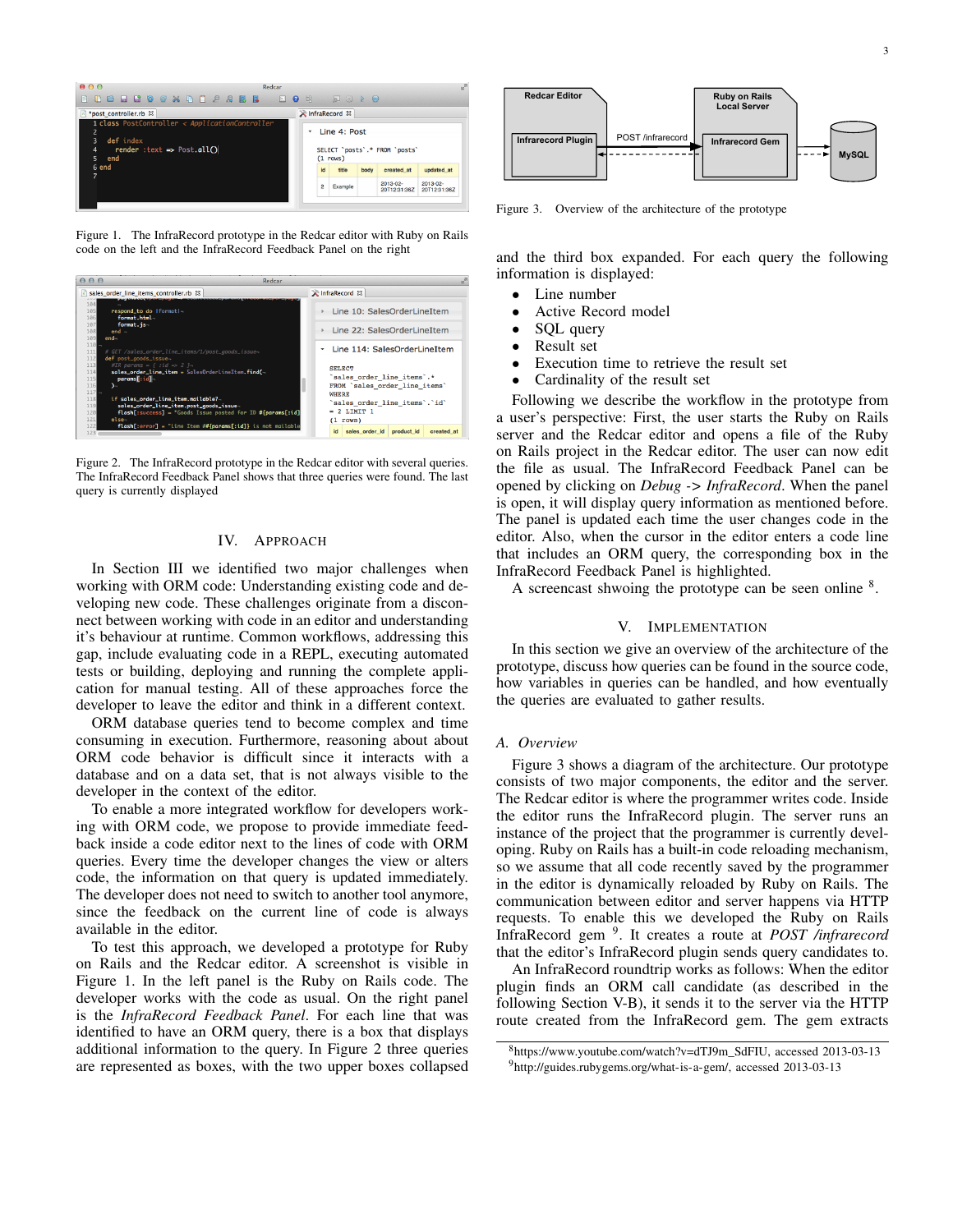the resulting SQL statement (if existing), collects profiling information etc. about it and sends it back to the editor. The editor displays relevant information in its Feedback Panel, which is rendered as an HTML/JavaScript view inside the editor.

We chose Redcar and Ruby on Rails because they are both written in the Ruby programming language, are open source and adapted well to our needs of rapid prototyping.

The current implementation was developed for Ruby on Rails 3.2.9 and Active Record 3.2.9 with the Active Record Mysql2 Adapter 0.0.3, which also limits the database to MySQL only. It is possible to extend the gem to support more versions of Ruby on Rails as well as other databases.

## *B. Client-Side Heuristic Query Detection*

The Redcar editor plugin is responsible for reacting to changes in the source files that a user is editing. When a user changes a document by pressing a key or triggering a mouse event, the editor has to update the InfraRecord Feedback Panel. Since the editor plugin is ignorant of the internals of the Rails project that the edited source code belongs to, it has to get all feedback data from the server. Most importantly, the editor can only guess whether a certain piece of code contains an actual call to the database.

However, in order to limit the amount of communication between the editor and the server component, the editor preprocesses the source code before making queries to the server. We use a heuristic approach to decide whether or not a Ruby statement might or might not be an ORM call candidate. We send a statement to the server component only in case it is likely to be an ORM call.

In Active Record, the general pattern of database calls looks like this:

Model . method ( $param1$ ,  $param2$ , ...)

In this case, Model would be the name of a model class and method is a class method that, for example, queries a number of instances of the model class from the database. For example, for a blog that has blog entries with titles, such a query might be typical:

 $B$ l og P o st. find by title ("my title")

In the current prototype, our focus is on SELECT queries rather than on INSERT, UPDATE, or DELETE operations. We discuss this decision further in Section VI-C.

In order to identify a call to an ORM model that causes a SELECT statement, the preprocessing step in the editor is to look for the above pattern in lines that changed during a mouse or keyboard event. In terms of the document's abstract syntax tree (AST), the editor identifies method calls on classes. On a change event, the editor would parse the document line by line and for each line (and its surrounding lines, in the case of a multiline statement) decide whether it is (1) a valid Ruby statement and (2) contains such a call. Only if a statement fulfills these conditions, the editor sends it to the server, collects feedback, and displays it.

There are two obvious limitations to this approach. First, the editor will detect a false positive whenever a statement contains a call to a class object that is not a model class. For instance,

## Date . today

would be sent to the server and evaluated. Since it does not trigger a database query on the server, it would simply return an empty result.

The second case where the described approach fails is when there is a level of indirection between the model class and the actual call, like in the following example:

 $model = User$ model. find\_by\_last\_name ("Doe")

The second line is a valid Ruby method call, but the editor does not know that the variable model in fact refers to a model class. As for our prototype, we neglect this case.

# *C. Server-Side Query Evaluation*

To get feedback on a line of code, it has to be evaluated inside the runtime of the server. The InfraRecord server component is encapsulated by a Ruby gem. This simplifies integration into existing Ruby on Rails projects, since it merely means adding the gem in development mode.

When the Ruby on Rails server is started with the gem actived, a route is created that can be accessed from the editor with the following HTTP request (simplified):

# POST / infrarecord

statement = "Page. find (params  $[:id])$ " context = "params =  $\{ :id \Rightarrow 2 \}$ "

When the server receives such a POST call it runs through the following steps:

- 1) Extract potential ORM call from statement
- 2) Get SQL query for ORM call in context from patched Active Record
- 3) Execute SQL query against database to retrieve results
- 4) Return all gathered information as response to editor

In the last step, the server responds with a JSON-formated description of the results similar to this:

```
{
   " status " \Rightarrow " sql",
   " query " => "SELECT 'posts '.* FROM 'posts '
WHERE '\text{posts}'.'id' = 2 LIMIT 1",
   " column_names " =>
     \begin{bmatrix} \text{"id", "title", "created_at"] \end{bmatrix}" rows "= >[2, " Post title", 1362996827],
   " possible\_call" => "Post.find (params[:id])"," model "\equiv >" Post",
   " runtime "=>0.00071}
```
Retrieving the SQL query is done by using the eval() method, which executes a string as a line of code in the context the eval() method was called in. If the evaluated statement includes an ORM call, during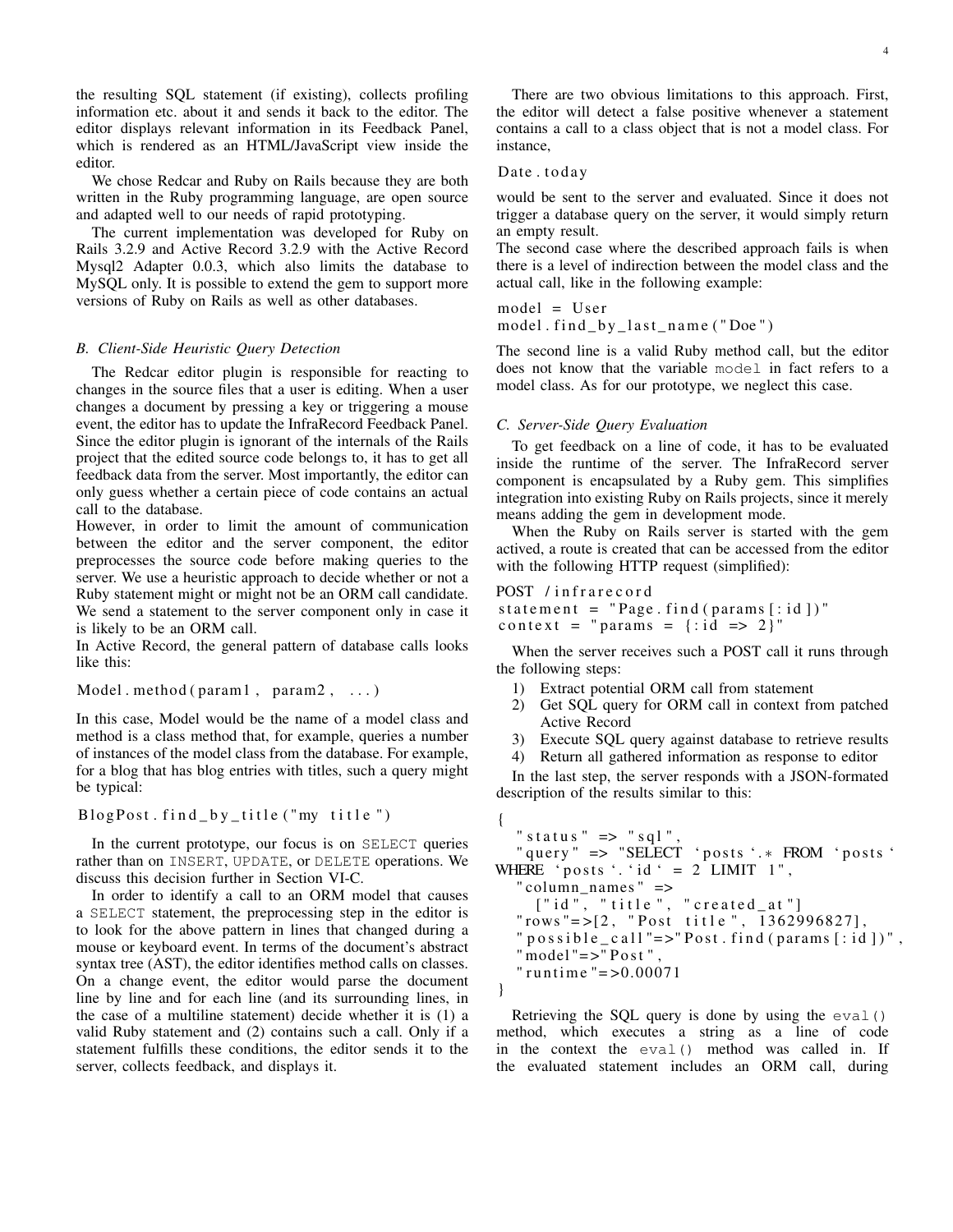evaluation the ActiveRecord::ConnectionAdapters ::Mysql2Adapter.execute method will be executed. Due to the monkey patch in the InfraRecord gem, the SQL query is returned in an exception back to the controller method.

It has to be noted that using user-entered code from a (potentially public) route might be a security vulnerability. This is discussed further in Section VI-E.

## *D. Variable Bindings*

For the vast majority of ORM calls in a code base, parameters to a query will be variables, not constants. In a typical controller in a project with a Page model, the show operation for a single page will look something like this:

def show  $@page = Page.find(params[:id])$ end

Params contains the current request's parameters. One of them is the id of the page to be shown. Evaluating only the call statement

```
Page . find (params [: id ])
```
in the context of the server without providing any value for params would result in an error.

We considered two possible solutions to this problem:

The first one is to parse the call statement and find out what variable and method names are unbound and prompt the user for the values that are to be used as test data for the query. The editor would then send the call statement along with a dictionary of names and values to the server. The server substitutes these names for their corresponding values before evaluating the statement.

The second one is a simpler mechanism that we implemented in the prototype. On detecting a possible call, the editor collects all preceding lines that start with "#IR". To the Ruby interpreter, these lines are comments.

The above example might be annotated with a params dictionary:

```
def show
  #IR params = {
  \# IR : id => 23
  #IR }
  \omega page = Page . find (params [: id ])
end
```
Again, the editor sends the call statement to the server, but also a context string. The context string contains the Ruby statement that is extracted from the annotated lines, in this case

```
params = \{ : id \implies 23 \}
```
With this approach, the server component does not need to substitute any variable values. Instead, it concatenates the context string and the ORM statement and calls eval. In the previous example, the following code would be run:

```
e v a l (
' params = {: id => 23};
     Page . find (params [: id ])'
)
```
The main disadvantage of this approach is that for InfraRecord to detect all ORM statements, a codebase must be thoroughly annotated.

Future versions of InfraRecord may combine value harvesting VIII-A with the variable substitution approach we described above. This would allow us to detect a large number of queries in codebases that are not annotated.

# *E. Laziness*

For reasons of efficiency, Active Record does not materialize the result of each API call immediately. Consider the following statement:

cars = Car. where (: year => 2006). limit (5)

If Active Record loaded data eagerly, it would have to load all cars from 2006 from the database into memory and then return only five of them. What really happens is that it only issues a single SQL statement that contains a LIMIT clause.

This has an important implication on the query detection logic in InfraRecord. It means that when looking for message sends to models (see V-B), we need to detect the longest chain of calls.

For the editor this means that for the above example:

cars = Car. where (: year =  $> 2006$ ).  $limit(5)$ 

it has to collect both lines and consider them as the complete statement. In the editor we only do some basic heuristic matching, so it might be save to send some more lines, if in doubt.

On the server, we extract the actual call from the statement using the RubyParser library  $10$ . In order to extract the complete ORM statement, we have to correctly detect the longest chain.

Our strategy is to first look for a CONST node N (a capitalized identifier) in the AST that receives calls. Starting from N, we include all CALL nodes that recursively wrap around it.

This is a simplified example using the Car model, leaving out all method arguments for brevity:

 $a = Car.$  where . limit

The AST looks somewhat like this:

```
( ASSIGN
  (VARIABLE " a " )
  (CALL
     (CALL
        (CONST "Car")\overline{\phantom{a}} where " NIL)
     "limit" NIL))
```
<sup>10</sup>http://github.com/seattlerb/ruby\_parser, accessed 2013-03-11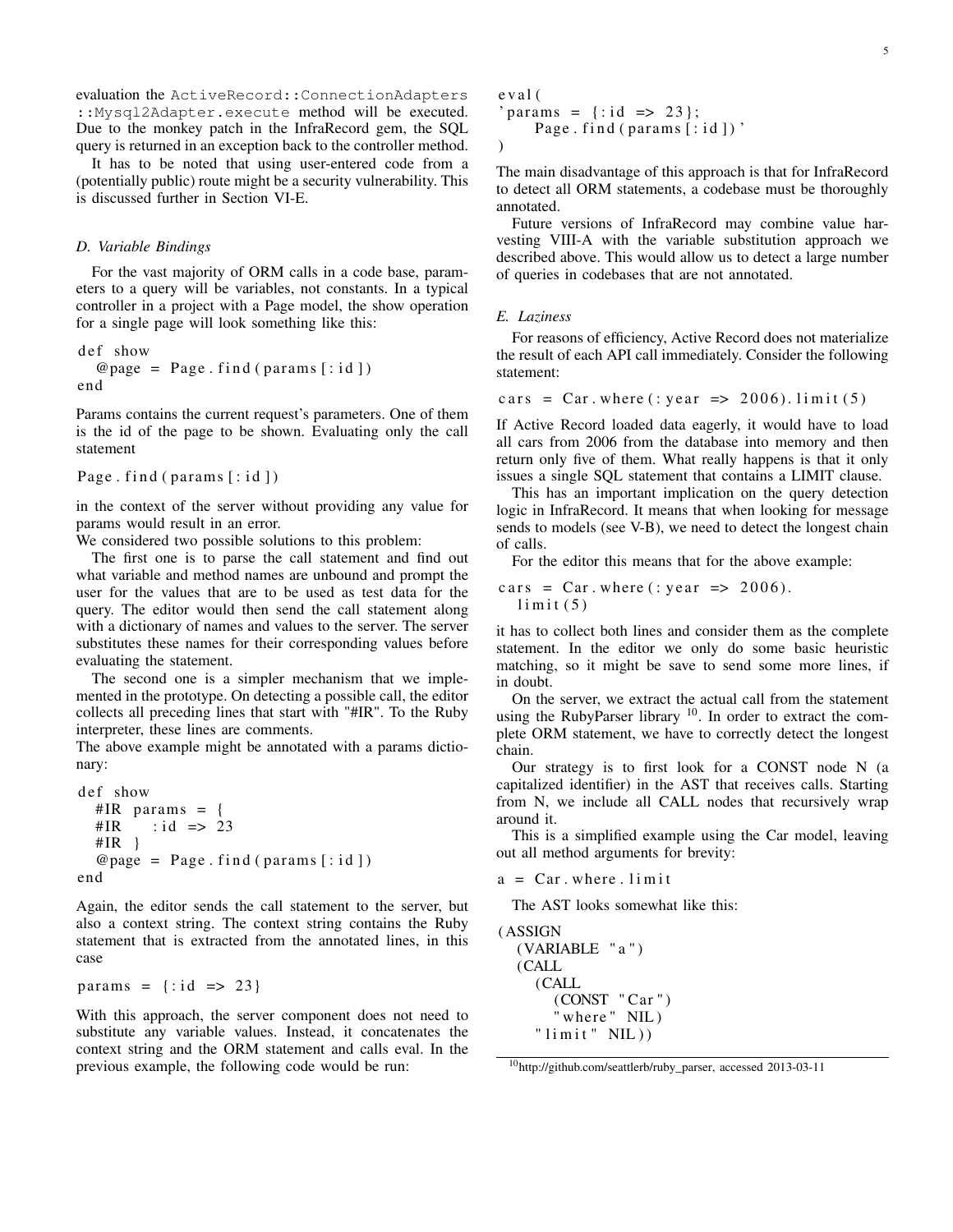In this simple example, we would walk the AST starting at the (CONST "Car") node until we find an outer node that is not a CALL node any more. Here, we would find

(CALL (CALL (CONST " Ca r " ) " whe re " NIL ) " l i m i t " NIL )

to be the longest chain of Active Record calls. The Ruby statement to be evaluated would thus be

Car . where . limit

## VI. LIMITATIONS OF THE PROTOTYPE

In this section we will discuss some of the limitations of the prototype. We gauge their impact and propose potential solutions.

#### *A. Limited Supported Technology Stack*

Our prototype currently resides on a specific technology stack. It can be extended to support other technology stacks. Following is a list of currently used technologies and possible alternatives for each layer of the stack:

| Technology    | In prototype  | <b>Potential Alternatives</b>       |
|---------------|---------------|-------------------------------------|
| Web framework | Ruby on Rails | Sinatra, Django                     |
| <b>ORM</b>    | Active Record | Datamapper, SQLAlchemy              |
| Database      | MySQL         | Postgres, DB2                       |
| Editor        | Redcar        | Eclipse, $\overline{V_{\text{im}}}$ |

It is important to note that our prototype was built using the reflective features of a dynamically typed language. We have not investigated possible implementations in other languages.

A web framework is not necessary. We used it because it is a common use-case to operate an ORM in and we utelize an HTTP route to enable the connection between editor and runtime environment (as described in Section V-C). Alternatives for enabling the connection between editor and runtime environment without a web framework are utelizing file sockets or loading the runtime environment directly in the editor.

# *B. Performance and Responsiveness*

One of the goals of the prototype is to deliver immediate feedback to the user. A requirement of this is to have a user interface that responds consistently fast. In the current version, the performance is not fast enough to deliver compelling immediate feedback to the user. The request-response cycle from the user triggering a re-rendering of the InfraRecord Feedback Panel to the response being completely rendered might take over a second. Even worse, during that noticeable delay the Redcar editor is blocking, thus does not react to user input. This is due to the threading architecture of Redcar, in which every plugin runs in the main thread. Thus, while the InfraRecord plugin sends requests to the Ruby on Rails server and renders the response to the InfraRecord Feedback Panel, Redcar is blocking. This is especially visible when a user is typing fast as the InfraRecord plugin reloads and blocks on every keystroke.

Even though we implemented several optimizations like limiting the number of needed HTTP requests by frontend caching and trying to not re-render the InfraRecord Feedback Panel each time, we did not solve the performance problems comprehensively. Possible solutions are discussed in Section VIII-C

# *C. SELECT Queries Only*

Our prototype only supports SELECT queries and ignores other query types like INSERT, UPDATE, DELETE or ALTER TABLE. We decided to focus on supporting SELECT queries in order to reduce the complexity of our prototype. In contrast to other query types, SELECT queries are safe, idempotent, and side-effect free. This is important because when delivering immediate feedback to the user, queries potentially have to be executed over and over again and should deliver consistent and predictable results. This can not be guaranteed if the queries may alter the underlying database or data set. To enable more queries in the future, un-safe queries could be wrapped in transactions and be rolled-back once all necessary information is collected.

## *D. Hidden Queries*

As already discussed in Section V-B, our query parser only detects queries that are of following form:

```
Model . method (param1, param2, ...)
```
There are two major cases which InfraRecord's query parser misses:

*1) Models assigned to variables:* When a model is assigned to a variable, it will not be detected. This gets especially hard because in Ruby variables, functions, or constants may be defined outside of the scope of the current function as well as be altered dynamically at runtime. Thus, it is practically impossible to derive the correct assignment without being in that particular execution branch during runtime.

*2) Relational queries on Active Record objects:* Given that an Active Model object has been initiated and assigned to a variable, calling a relational query as, for example, post.user on it will execute a new SQL query (given that the relational model has not been loaded already via eager loading  $11$ ).

Both cases are subject of future work as outlined in Section VIII-F.

## *E. Server-side Security*

As noted before in Section V-C, evaluating code entered by users from a potentially public route in the  $eval()$ function might pose a severe security vulnerability. Therefore, the InfraRecord gem should not be deployed outside the local development environment, since it would allow attackers to

<sup>11</sup>http://guides.rubyonrails.org/v2.3.9/active\_record\_querying.html# eager-loading-associations, accessed 2013-03-13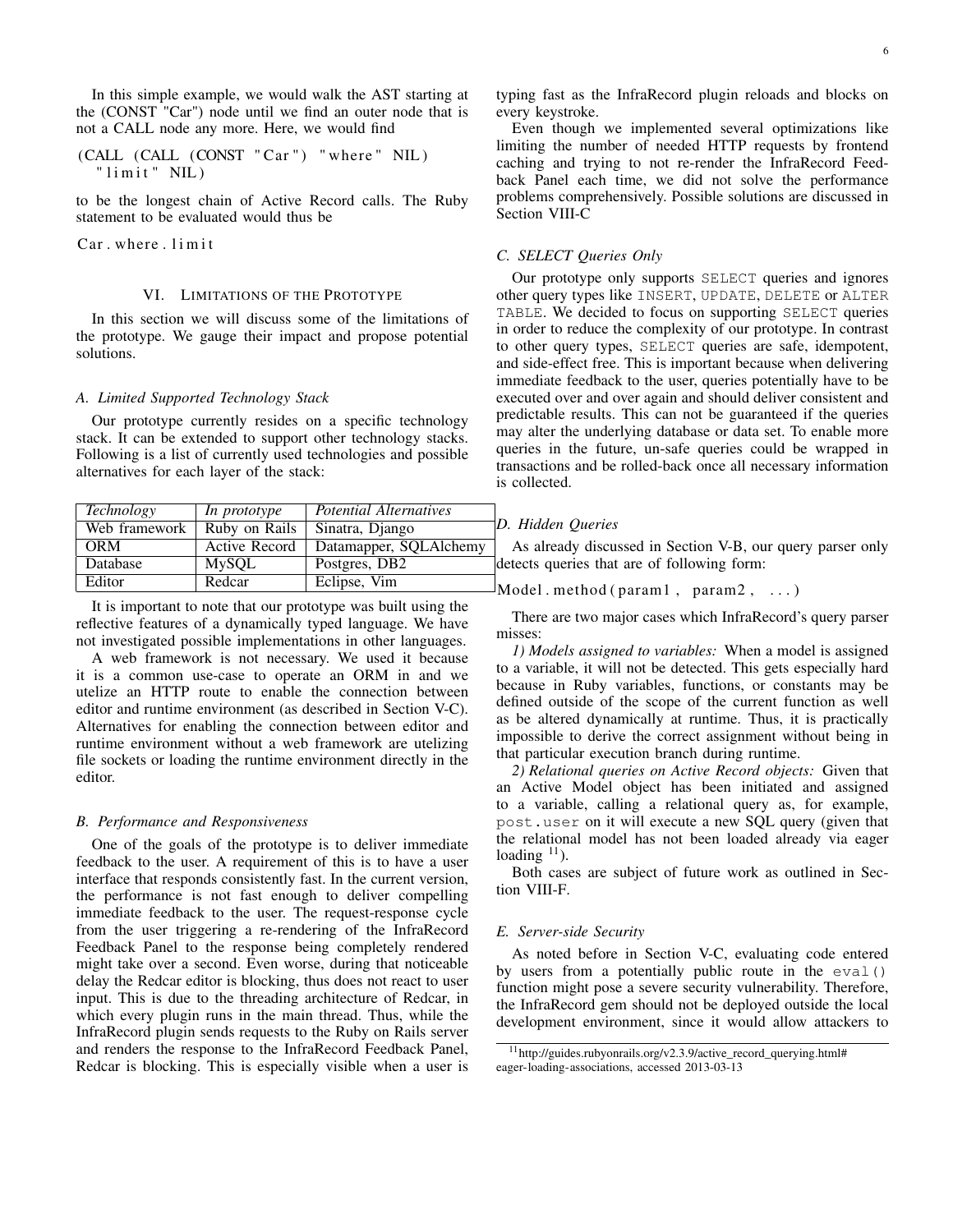execute arbitrary code on the server. To mitigate this risk, Ruby on Rails server used during development should not be accessible outside of the local environment. For the future it might be useful to implement more sophisticated access control mechanisms or to use a non-network method of inter-process communication.

#### VII. EVALUATION

To evaluate our prototype, we interviewed three Ruby on Rails developers and observed them while using the prototype. These sessions took about half an hour each and were conducted in an unstructured way. All of the interviewees were students in the Master's program at the Hasso-Plattner-Institut Potsdam. They all described themselves as experienced Ruby on Rails developers.

All developers welcomed the functionality to get an overview over ORM queries in a file, especially when first exploring an existing project. When developing new ORM code, two of the three developers said they could imagine using the tool as a substitute to their current workflow of evaluating ORM code in a REPL. It would help them to spot syntactic errors as well as to verify results. As an example one developer mentioned that this would help him to choose the correct order key for a database query. Another developer mentioned how the tool could help programmers unfamiliar with the ORM to understand the ORM behaviour faster.

One developer raised concerns over the correctness of the ORM query detection. When we explained the limitations (as described in Sections VI-C & VI-D), the developer responded that he would not trust a tool with the mentioned blind spots and that this significantly decreases the usefulness of the tool to him.

One developer mentioned that revealing SQL queries is of low value to him, since he thinks less in terms of SQL and instead directly maps ORM code to the result. Thus, showing the returned result set and cardinality was of higher interest to him.

All developers were concerned about the low performance and inadequate responsiveness of the prototype. For all of them, this was a reason not to use the tool. We discussed this subject in Section VI-B.

One developer disliked the window layout of the prototype, calling it a "waste of screen real estate".

All developers said, they would be interested in an alert mechanism highlighting "bad" queries. Two developers raised concerns that a correct classification of "good" or "bad" queries might not be feasible. They stated that such a classifier would have to take into consideration the programmer's intent, which is impractical for a computer program.

## VIII. FUTURE WORK

# *A. Parameter Harvesting for Variable Bindings*

In Section V-D we described that in the current version, InfraRecord does not work well with existing codebases. The reason is that at this point we only give feedback on queries that are annotated with values for all variables that occur in the corresponding Ruby code. For example, we do not detect  $@page = Page.find(params[:id])$ 

because we do not know the value of params[:id].

One way of handling this would be to collect sample values for params from traces generated by test runs or by a production system. The approach would be analogous to the concept of type harvesting [14] by Michael Haupt et al.

InfraRecord could retain such typical values for all variables that occur in ORM calls. In an unannotated statement like the one above, InfraRecord could substitute params[:id] for an actual value before evaluating the statement and returning information about it to the editor. This could help users explore unknown codebases.

A feature like this would generally be desirable. InfraRecord might even be able to provide programmers with typical runtime values for all kinds of variables, not only those used in ORM statements.

## *B. Query Hotspot Detection*

In the previous subsection VIII-A, we introduced the idea to use traces in order to populate values for variables. Bulding on that idea, traces could also be used to give developers better feedback on the performance implications of certain ORM queries. One indicator for the significance of queries could be how often a line of code was called, how often it failed, or how long the execution of the line's statements took. A scoring function could combine these three measures of significance and, subsequentely, help developers in spotting significant hotspots in their code.

This idea can only work if tracing data is available for queries of interest, which makes this approach more usefull for understanding existing code than for writing new code.

#### *C. Asynchronous Execution*

When we talked to other Rails developers (Section VII) about their expectations of an editor that provides immediate feedback, they emphasized that responsiveness is essential. Feedback might not have to be instant, but latency should be bearable and consistent. Also the workflow may newer be interrupted. In our prototype, when awaiting a server response, the Redcar editor has a blocked main thread and does not respond to user input.

To improve this, the editor plugin should run queries against the server by either using asynchronous I/O or by running the query in a background thread. Once the server responds to a request, the editor should dynamically populate the feedback panel without interrupting the user.

This becomes even more important when a database query takes more time to respond. In this case, it might be beneficial not to run a query on every single change in the source document, but to only run it after a cooldown period or number of file changes.

## *D. INSERT, UPDATE, DELETE*

As pointed in Section VI-C, our prototype only detects SELECT statements on the database. The reason for this is that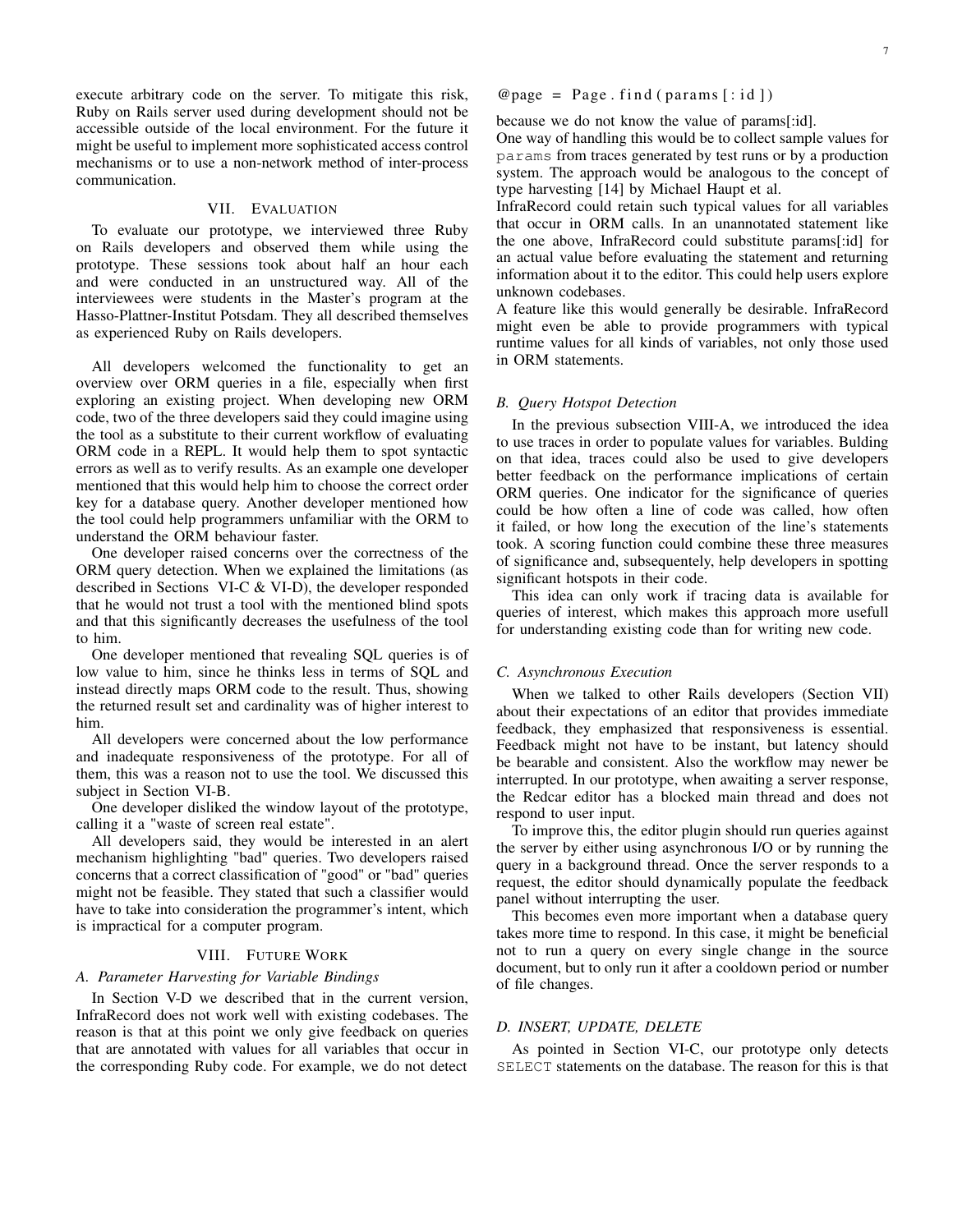we expect these to have the heaviest impact on performance. INSERT and UPDATE operations on database rows could be detected in a similar way by looking for calls to Active Record's save or update methods.

For these operations it is important to find a consistent way of dealing with their side effects. When performing a DELETE operation on a row, it might be desirable from a user's perspective to only show the SQL string instead of running it against the database. By containing the side effect we would eliminate the need to run these statements in transactions that we might have to cancel so users do not lose their test data, either on purpose or accidentally.

While we think it is possible to conceive and implement such a model, we restricted our prototype to seeing data that is already in the database. For debugging purposes it might be worthwhile for developers to see what data they are storing, changing, or deleting as well.

## *E. Detecting ORM Code Smells*

The motivation for InfraRecord focuses on the idea of helping developers to better understand ORM code. Opacity in the ORM layer makes novice users likely to write inefficient code since they might not know the exact semantics. In Active Record, a common code smell is this:

Model. all. select  $\{ |e|e$ ...

This means that Active Record queries all objects of that model and the intended SELECT statement is executed in the Ruby process' memory. A more efficient way would be to only query those objects from the database that fulfill the relevant property and work with them.

This kind of mistake could happen either by accident or due to lack of knowledge. We assume that there is a number of such anti-patterns that are automatically detectable. Such an "ORM-lint" might give developers hints on how to improve their ORM code.

# *F. Finding Hidden Queries*

As described in Sections V-B and VI-D, we are not able to detect all occurrences of database queries in the code. This is due to indirections between models and calls on them and due to abstractions by libraries. In Ruby on Rails, it is common to use external libraries that might query custom models as well. These are invisible to InfraRecord because of the library abstraction.

A solution addressing this issue might work similar to the harvesting VIII-A approach. Using traces from real program executions InfraRecord might find these hidden queries as well.

#### *G. User Interface Improvements*

In the evaluation section VII, we have shown that the usefulness of "immediate feedback" strongly depends on welldesigned user interfaces. In our prototype, the focus was not on user interface aspects.

From our interviews we concluded that the most important improvements are to make the editor more responsive VIII-C and to make the feedback panel more configurable so it takes less space of the screen.

Drawing inspiration from Bret Victor's work [6], we would also like to highlight changes to the code over time in a more tangible way. To us, "Show comparisons" and "Make time tangible" would mean to not just re-render the feedback panel after each user interface event, but also to highlight the changes to the previous data. This could be done using animations or time lines with slider elements to navigate through different versions of code and feedback information.

## IX. CONCLUSION

With InfraRecord, developers get feedback on their ORM code immediately. For each ORM query, our tool provides the generated SQL query, a preview and the cardinality of the retrieved result set, and basic profiling information. As this information is presented next to the Ruby code in the editor and updated immediately on changes, this approach reduces the effort of otherwise necessary context switches. Instead it integrates the application layer with database layer and, thereby, allows real-time debugging of ORM code.

In the future, we want InfraRecord's parser component to be able to detect all ORM queries, the query execution component to run queries asynchronously and in reversible transactions, and the user interface to be less obstrusive. Other features would be interesting to research. Those include detecting query hotspots in application code, providing scope for execution of parametrized queries through runtime tracing, and revealing ORM code smells during development using static or dynamic analysis.

Nevertheless, our InfraRecord implementation already helps developers to understand the effects of their code on actual databases without leaving their editing environment.

## **REFERENCES**

- [1] A. O. Ramirez, "Three-Tier Architecture," *Linux Journal*, vol. 2000, no. 75es, July 2000.
- [2] M. Fowler, *Patterns of Enterprise Application Architecture*. Addison-Wesley, 2002.
- [3] Martin Fowler, "OrmHate," May 2012, retrieved March 6th 2013. [Online]. Available: http://martinfowler.com/bliki/OrmHate.html
- [4] Goldberg, Adele, "Smalltalk-80 The Interactive Programming Environment," 1984.
- [5] VIctor, Bret, "Inventing on Principle," 2012, retrieved March 11th 2013. [Online]. Available: http://worrydream.com/#!/InventingOnPrinciple
- [6] Victor, Bret, "Learnable Programming: Designing a Programming System for Understanding Programs," September 2012, retrieved March 6th 2013. [Online]. Available: http://worrydream.com/ LearnableProgramming/
- [7] Granger, Chris, "Light Table a new IDE concept," April 2012, retrieved March 10th 2013. [Online]. Available: http://www. chris-granger.com/2012/04/12/light-table---a-new-ide-concept/
- [8] Neward, Ted, "The Vietnam of Computer Science," June 2006, retrieved March 6th 2013. [Online]. Available: http://blogs.tedneward. com/2006/06/26/The+Vietnam+Of+Computer+Science.aspx
- [9] C. Date, *An Introduction to Database Systems*, 8th ed. Addison-Wesley, 2003.